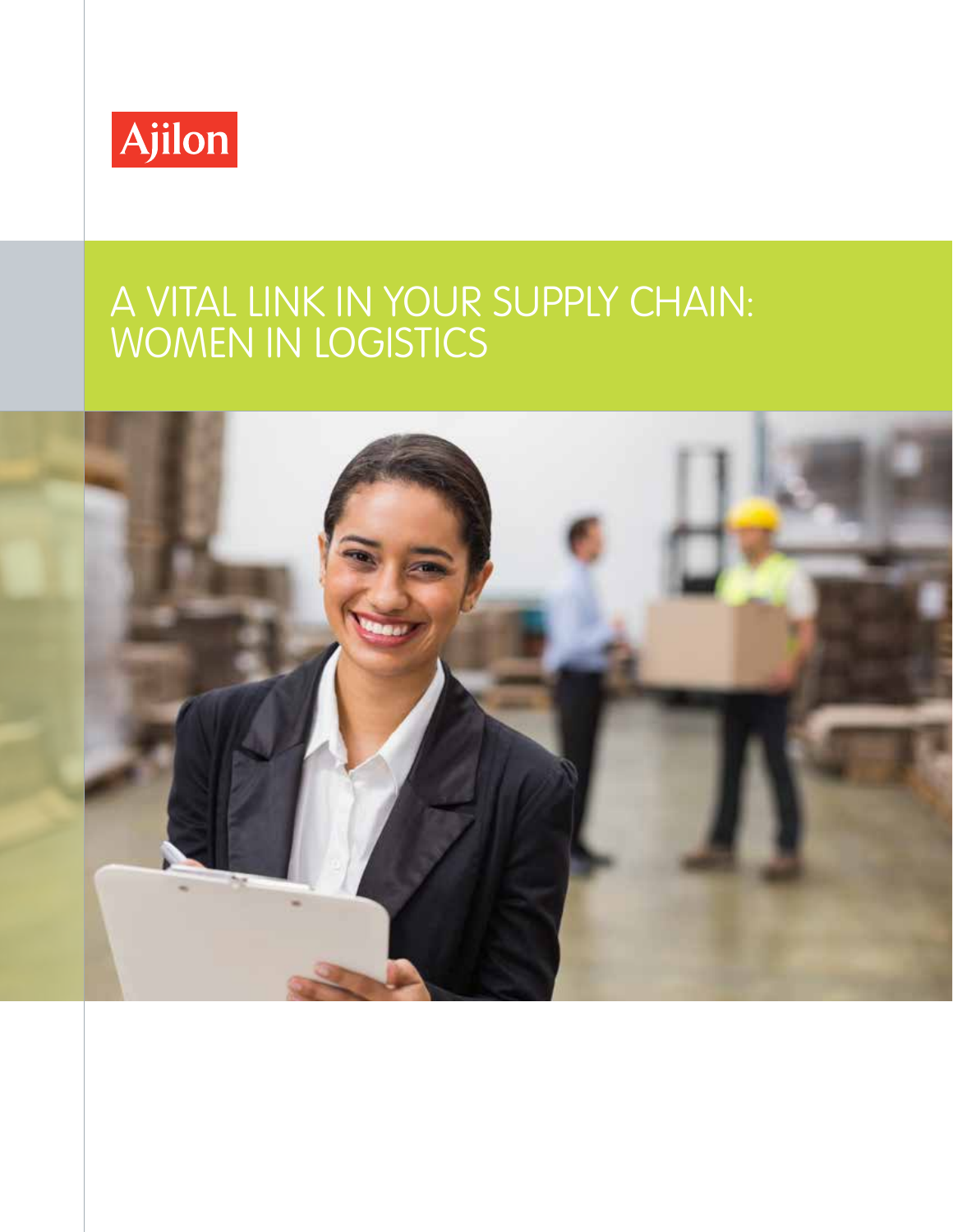IT'S TIME FOR EMPLOYERS TO DRAW MORE WOMEN TO THIS BOOMING FIELD, NOT ONLY FOR THE SAKE OF DIVERSITY, BUT ALSO FOR THE SAKE OF THE SUPPLY CHAIN AND LOGISTICS TALENT POOL. IN THIS WHITE PAPER, WE OFFER STRATEGIES TO OVERCOME THE CURRENT TALENT SHORTAGE, WHICH NATURALLY BREAKS DOWN GENDER BARRIERS TO BENEFIT BUSINESSES AND ASPIRING WOMEN ALIKE.



1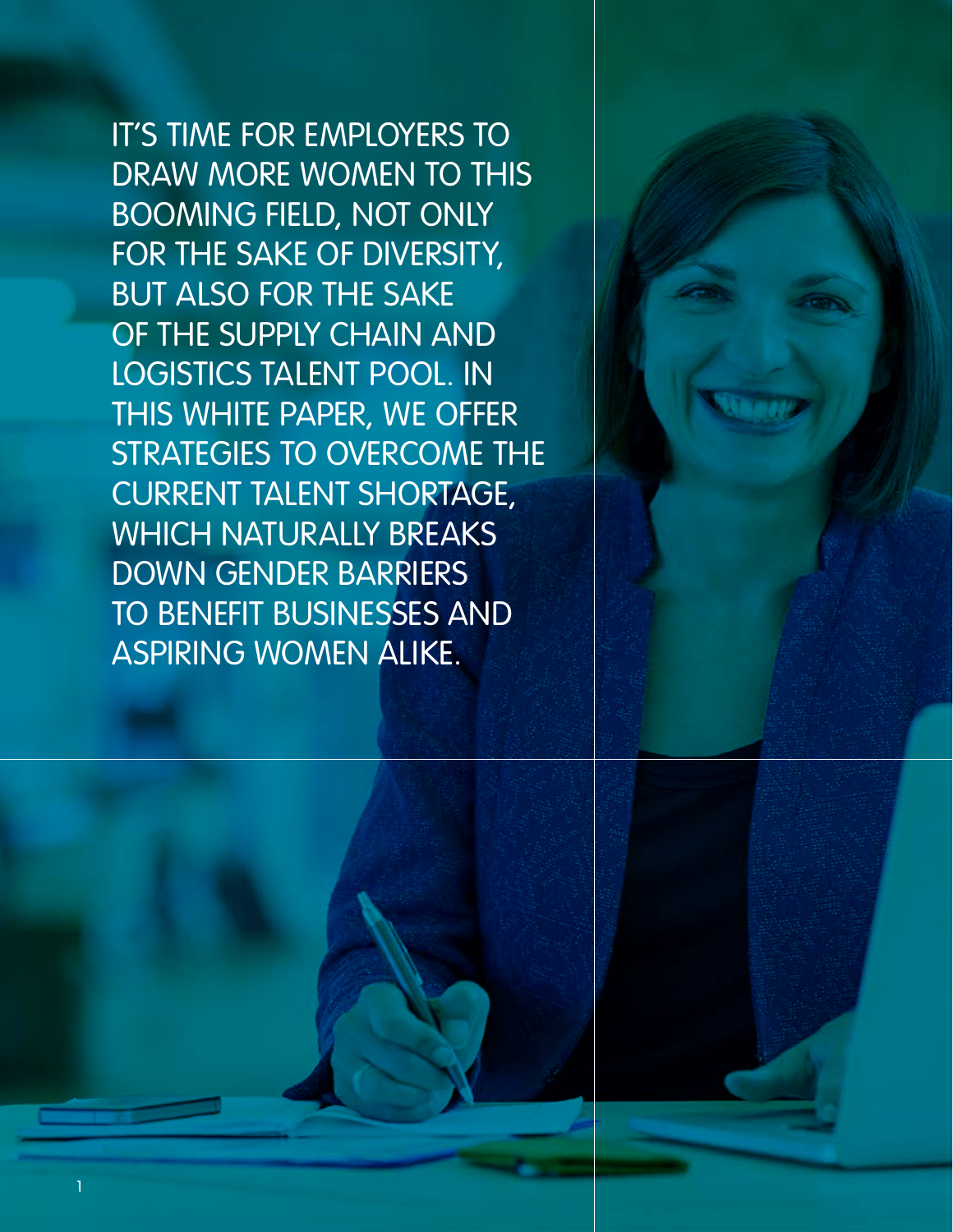

"MY VISION FOR THE SUPPLY CHAIN OF THE FUTURE IS VERY ENERGIZING. I SEE IT AS A PLACE WHERE WE ARE NOT JUST SOUGHT OUT. WE'RE ROUTINELY A CRITICAL PART OF DEFINING AND DELIVERING AMAZING PRODUCTS THAT ARE GOING TO LEAD THE WORLD."

— JACKIE STURM, VP GLOBAL SUPPLY MANAGEMENT, INTEL CORPORATION (SPEAKING AT THE FOURTH ANNUAL AWESOME SYMPOSIUM APRIL 2016)2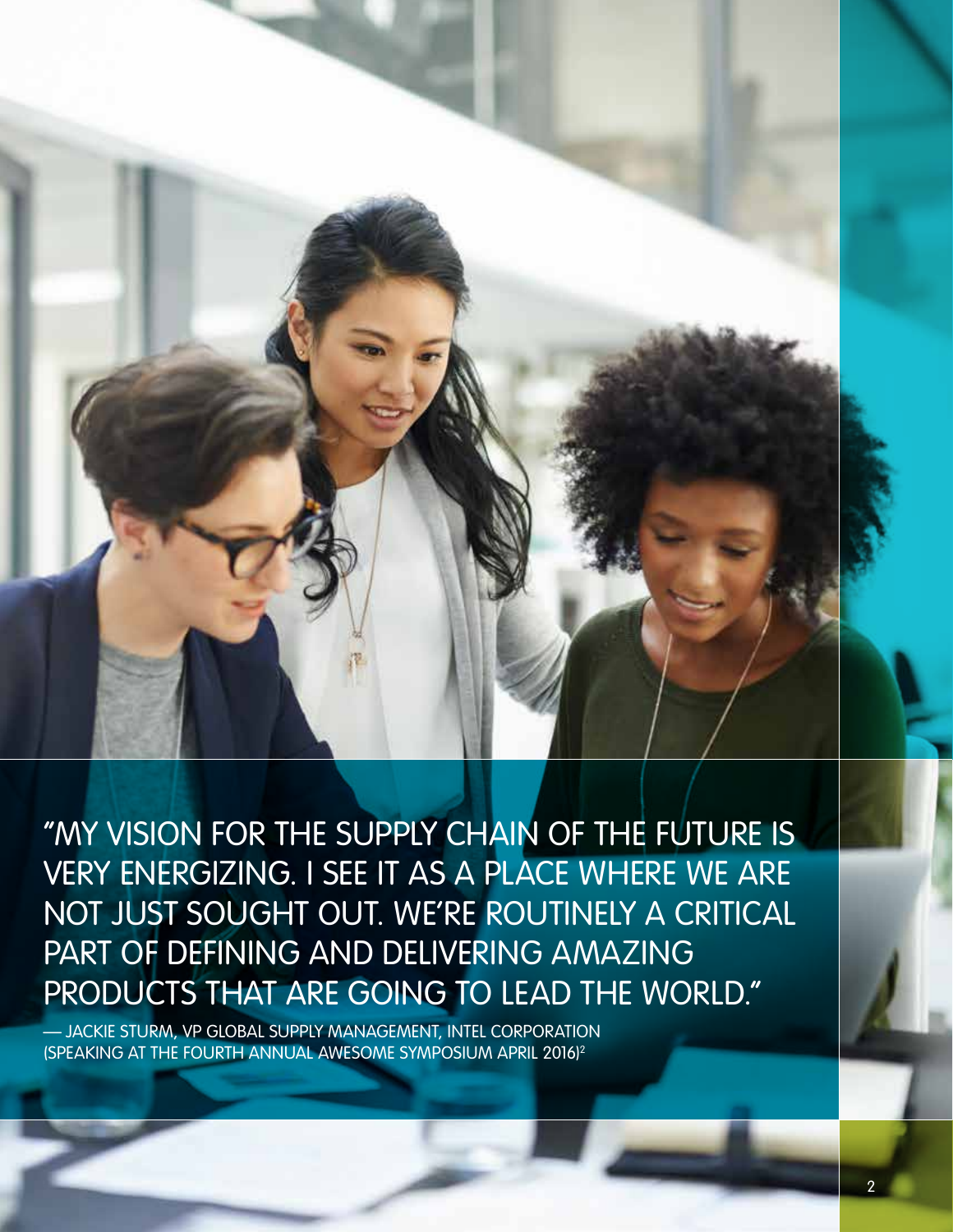In today's corporate world, it's common to see women in roles like chief financial officer, human resources director and corporate controller. However, it's unusual to see women in leadership roles in the supply chain and logistics field. In fact, just 5% of top-level supply

chain positions at Fortune 500 companies are filled by women, compared to 15% of executive officer positions at the same organizations. This number is particularly worrisome considering that women account for 37% of students enrolled in university supply chain courses.<sup>1</sup>

## LOW REPRESENTATION HIGH OPPORTUNITY

In their recent "[Women in Supply Chain Survey](https://www.awesomeleaders.org/research/awesomegartner-research/)," Gartner and executive women's leadership group AWESOME analyzed the representation of women in supply chain leadership roles. They also identified practices that are increasing the engagement with, and success of, women in supply chain organizations. In particular, the researchers say that the percentage of women in leadership positions decreases as the corporate ladder rises, and:

- Supply chain-specific initiatives are nascent, with just 47% of respondents having the stated goal of increasing the number of female leaders in supply chain. (Only 16% have formal goals.)
- Within that 47% of advanced AWESOME member respondents, only 42% have a planned initiative that is led by supply chain.
- The 40% of organizations that rely on enterprise-wide initiatives to meet their gender-diversity goals are likely to be disappointed. These respondents, nearly all of which are \$10 billion+ companies, have significantly fewer women at every level and have much further to go.<sup>2</sup>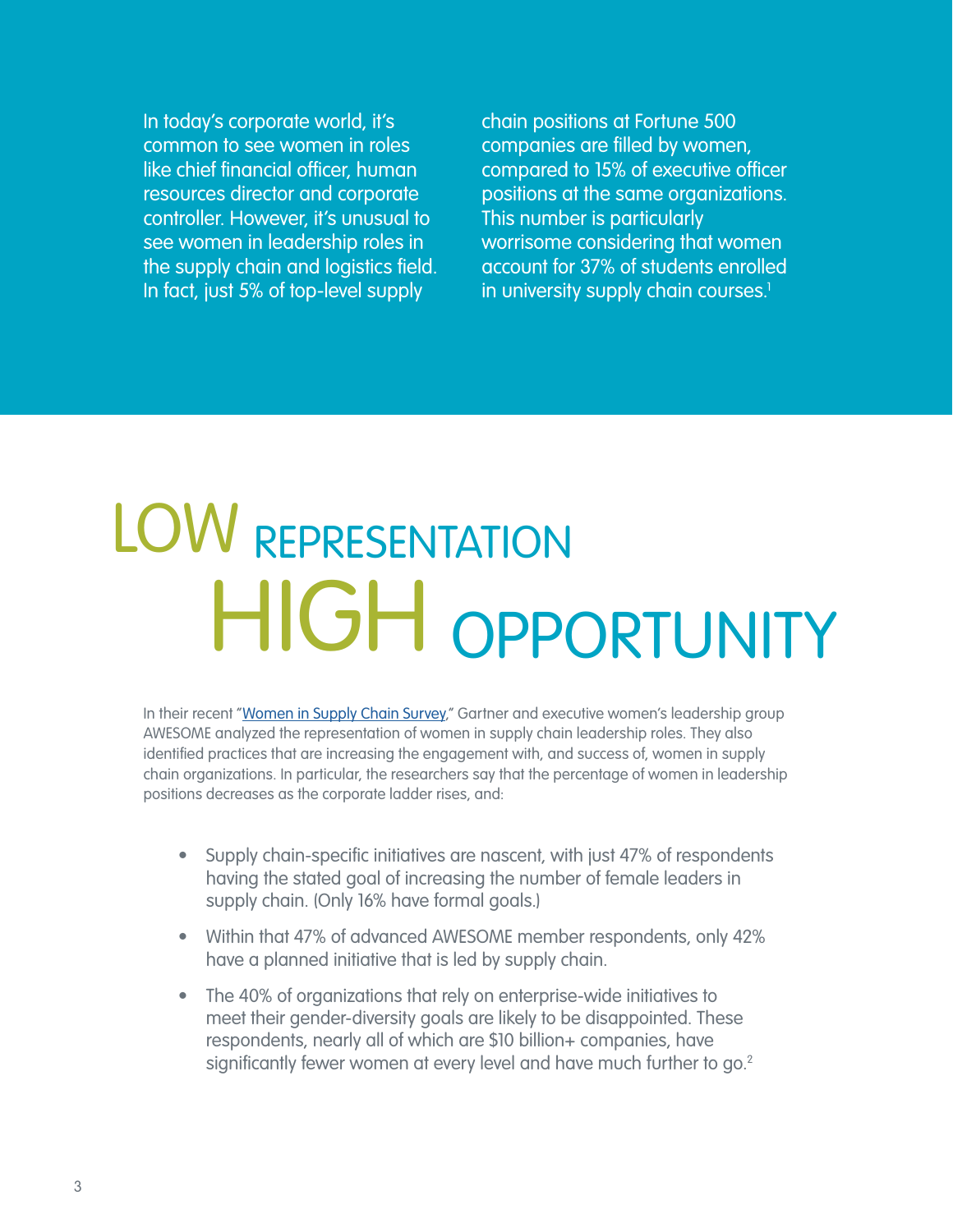

Taking it a step further, in his article" It's [Time to Put More Women at the Top of](http://www.industryweek.com/supply-chain/it-s-time-put-more-women-top-supply-chain)  [the Supply Chain](http://www.industryweek.com/supply-chain/it-s-time-put-more-women-top-supply-chain)," Kevin O'Marah states, "A similar gender imbalance exists among those roles that serve as a stepping stone to the top, with 56% of businesses having fewer than one in five supply chain supervisor positions filled by females."

He goes on to point out how much of the onus to create a shift falls on leaders. "Ultimately, for companies to build more equality, there needs to be a bigger commitment from those in leadership positions to find and develop a strong and diverse talent pipeline."<sup>3</sup>

#### MORE EDUCATION, HIGHER PAY

From a salary standpoint, the timing has never been better for women—and men for that matter—to enter the logistics world. Calling supply chain management the "Hot New MBA," a Wall Street Journal [article](https://www.wsj.com/news/articles/SB10001424127887324423904578523591792789054?mg=id-wsj) reported that more schools are ramping up their programs and adding majors and concentrations to meet employer demand for supply chain professionals. And because program graduates are in high demand, salaries for these jobs range from the mid-50s and up to the six-figure range, depending on education and experience.<sup>8</sup>

More recently, Logistics Management's "[31st Annual](http://www.logisticsmgmt.com/article/31st_annual_salary_survey_work_smart_earn_more)  [Salary Survey"](http://www.logisticsmgmt.com/article/31st_annual_salary_survey_work_smart_earn_more) found education to be a recurrent theme, with respondents agreeing that continuing to learn—whether online or in the classroom—is a must for salary upgrades. "Those managers tenacious enough to grab an MBA lead the pack with triple-figure salaries approaching \$144,000 in the median range, followed by grads with other advanced degrees earning \$133,375," Patrick Burnson writes. It appears that taking a break from work to pursue an advanced degree in logistics is the smart play.<sup>9</sup>

#### PERCEPTION VS. REALITY

Abe Eshkenazi, CEO at Chicago-based supply chain management association **[APICS](http://www.apics.org/)**, says a primary reason women don't gravitate to supply chain careers is simple perception. High school students, for instance, relate manufacturing to the shop floor. And that equates to heavy, dirty, manual work—work that's traditionally completed by men. In reality, Eshkenazi says today's manufacturing and distribution environments are highly automated and reliant on technology, not necessarily manual labor. The supply chain industry is having trouble shaking those perceptions.

"As an industry, we definitely have a perception problem to work through," says Eshkenazi. Compounding that challenge is the fact that most students don't discover supply chain education and the related career potential until they're already in college. That limits the labor pool and keeps many students from pursuing (e.g., by changing majors) logistics careers.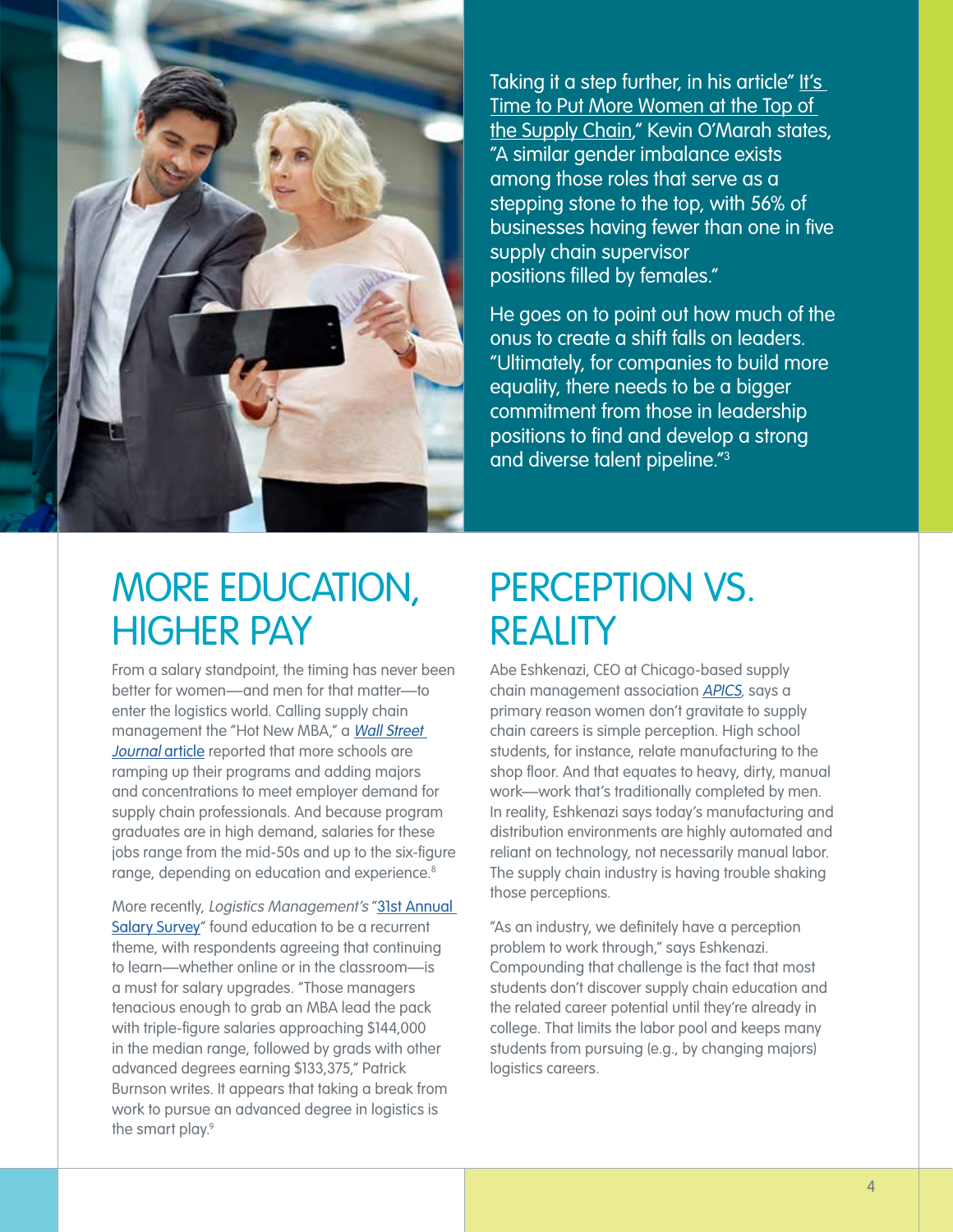### **HELPING** WOMEN CLIMB THE **LOGISTICS** LADDER: A JOINT EFFORT



As he looks around at the logistics industry, Eshkenazi sees a sector that's ripe for change on the human resources front. Companies aim to attract female applicants for entrylevel logistics positions, he says, but the climb to the top of the corporate ladder remains challenging for women. So while recent college grads are making their way into the industry, the real dearth occurs in higher-level positions.

"Not only do we not see a lot of women leaders, but we also don't see many women looking for opportunities in leadership," Eshkenazi says. "That's a huge issue." On a positive note, he says some companies are offering higher pay rates and other incentives to get women into supply chain positions. But those pay disparities disappear as individuals make their way up the corporate ladder. In fact, Eshkenazi says that in some cases that financial advantage virtually goes away the longer a women stays with a specific company.

To address the gender imbalance in supply chain, companies should sponsor and support the following:

- Addressing unconscious bias in the workplace
- Fostering or formalizing sponsorship for women
- Making sure the candidate pool for positions is diverse
- Putting talent development higher on the list of priorities
- Recognizing results (For example, pointing out that a strategic decision or plan might not have happened without the diverse team that felt empowered to bring new ideas to the table.)
- Providing different ways of working (e.g., better worklife balance opportunities)
- Creating a culture where people aren't afraid of "failing"<sup>2</sup>

As companies more aggressively pursue female talent and, just as importantly, the field rapidly grows—more opportunities will undoubtedly arise for women in supply chain and logistics. According to Fortune's "Wanted: 1.4 [million new supply chain workers by 2018](http://fortune.com/2014/05/01/wanted-1-4-million-new-supply-chain-workers-by-2018/)," the U.S. logistics sector delivers 48 million tons of freight worth about \$48 billion every day. The sector employs roughly six million people and will increase to 7.4 million jobs (or, an increase of roughly 270,000 per year) by 2018, according to the [Material Handling Institute \(MHI\)](http://www.mhi.org/). 4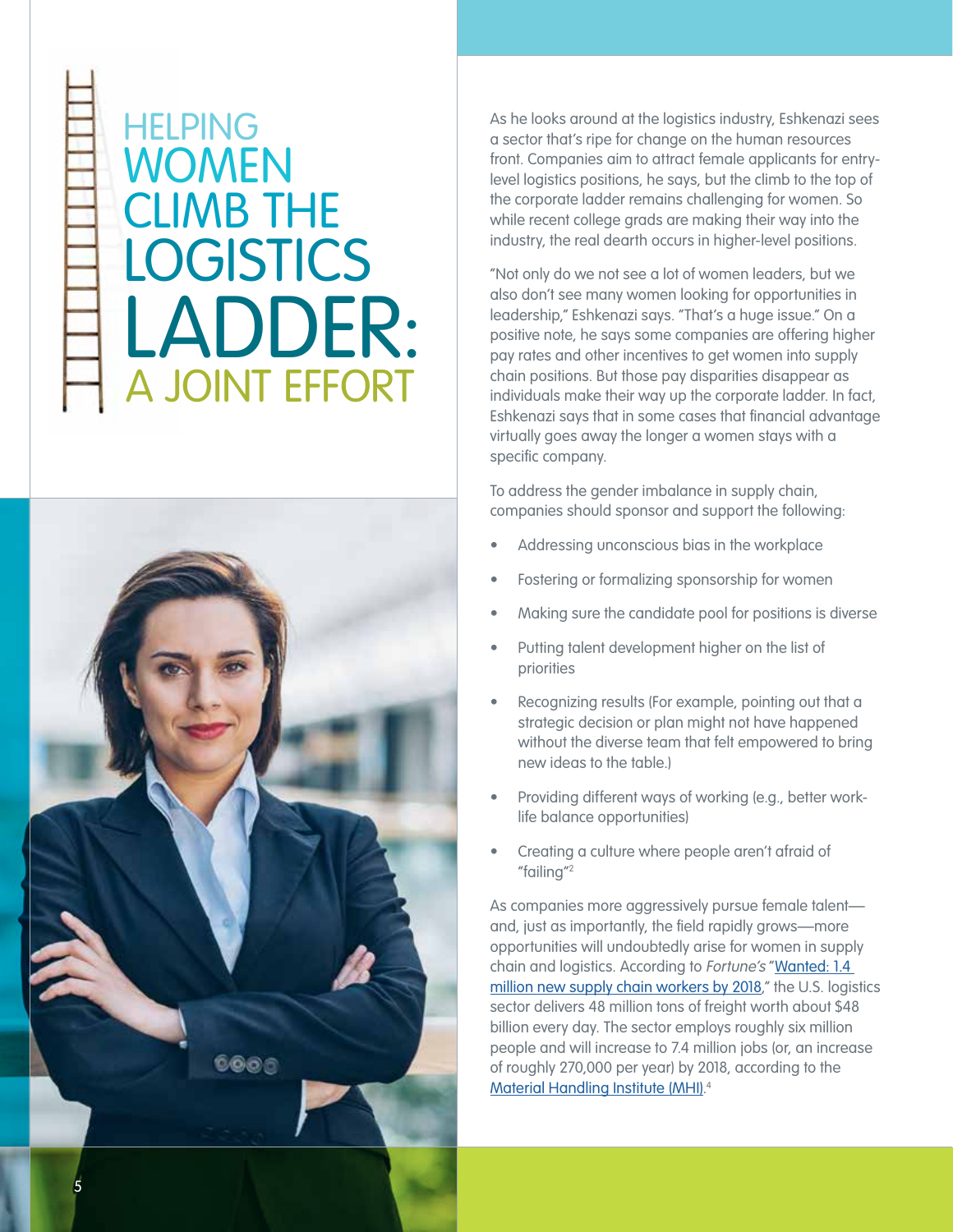"As with many industries, the supply chain industry has made a significant effort to close the talent gap and bring more women into leadership roles," Ajilon's Tisha Danehl points out in Supply Chain Management Review's "[More Supply Chain](http://www.scmr.com/article/more_supply_chain_management_jobs_for_women_in_forecast)  [Management Jobs for Women in Forecast.](http://www.scmr.com/article/more_supply_chain_management_jobs_for_women_in_forecast)" Overall, Danehl expects salaries for such positions to increase by 2.9% in 2017, up from the projected 2% for 2016. Supply chain managers (at an average base salary of \$111,994), logistics managers (\$104,705), demand planners (\$50,649-\$86,160) and procurement clerks (\$32,051-\$54,397), rank as some of the fastest-growing positions right now.

The **[Bureau of Labor Statistics \(BLS\)](https://www.bls.gov/ooh/business-and-financial/logisticians.htm)** also projects a positive outlook for job candidates seeking supply chain management positions. Employment for professionals who analyze and coordinate an organization's supply chain—referred to as "logisticians"—was projected to grow in the single digits between 2014 and 2024. Much of that growth is being driven by the need for logistics in the transportation of goods in a global economy.5

Drilling down specifically to the supply chain portion, Eshkenazi calls it one of the top five growth industries within the logistics-operations management sector. "By all indicators, companies are going to be dealing with a 2-million+ job shortfall in supply chain over the next 5-10 years," says Eshkenazi, "so the opportunities are plentiful."

# 2.9%

Expected salary increase in Supply Chain Management positions

## 2+ MILLION

Projected gap in supply chain jobs over next 5-10 years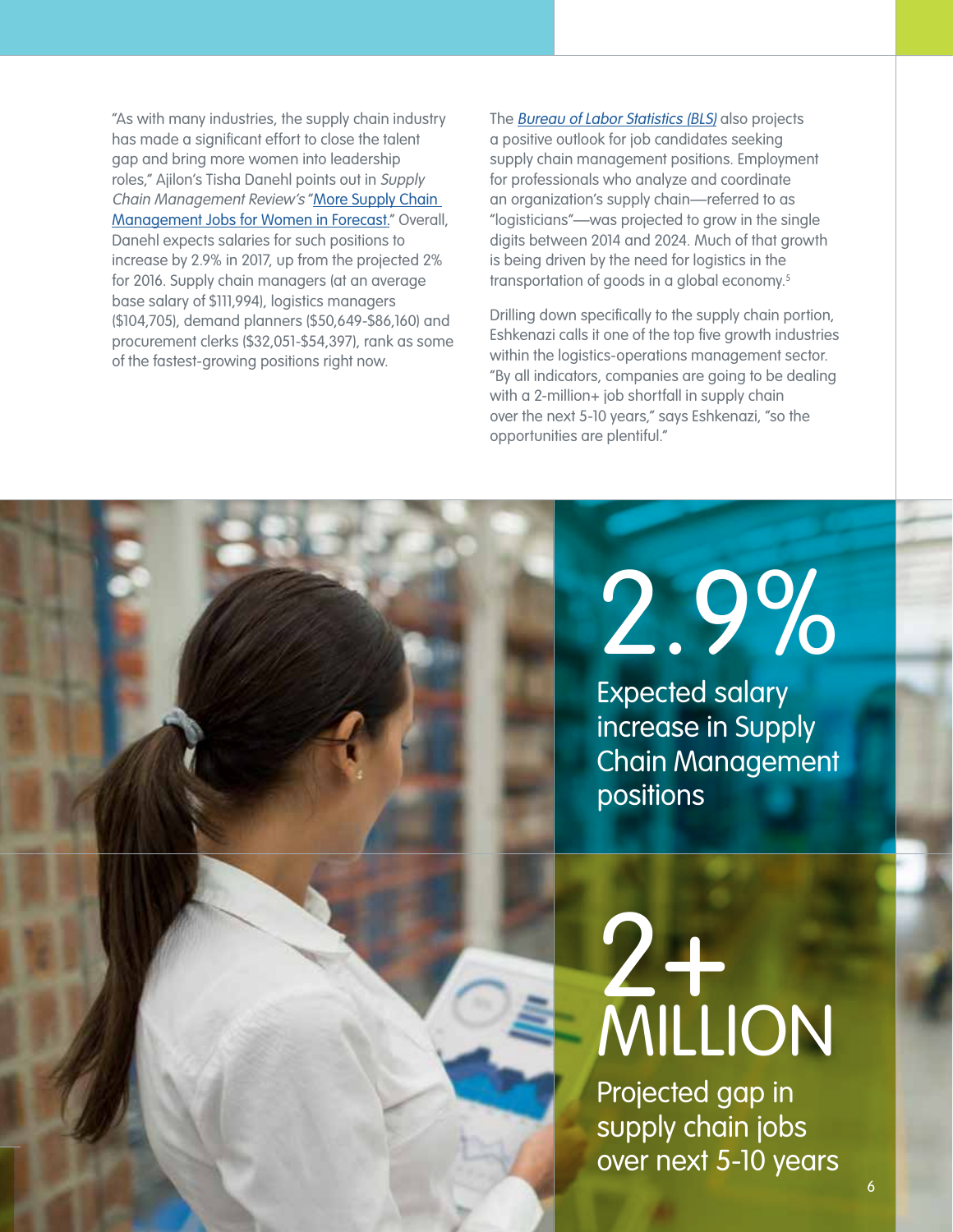ADDRESSING THE PROBLEM OF UNCONSCIOUS BIAS

While not always consciously aware of their prejudices, decision-makers can unknowingly categorize employees based on things like gender. In the workplace, there might exist subconscious stereotypes of groups of people that may hurt their chances of getting a job or progressing their careers. For example, a panel of men interviewing one woman and five men for a supply chain management role might perceive the female candidate as "too soft for management." Is this really a characteristic she exhibited in the interview? Or was she a victim of unconscious bias?

One way to strengthen women in the workforce, and in the supply chain, is to put more women in hiring roles. Per a recent Ajilon survey of 1,500 professionals, of the 163 that were supply chain and logistics professionals, 46 were involved in the hiring process. Sadly, only 9 of them were women. Diversity among hiring decision-makers creates a better environment for assessment.

Ensuring a diverse candidate pool during the application process is also essential. In another form of unconscious bias, when there's only one woman interviewing among male candidates, her chances of being hired is statistically zero<sup>6</sup>. In order to change the status quo, a new one must be created—by adding more women to the candidate pool. By adding just one more woman (For example, two instead of one in the above scenario), female candidates become less of an anomaly and the statistical chance that the original woman is hired soars to 50%.

IN ORDER TO CHANGE THE STATUS QUO, A NEW ONE MUST BE CREATED— BY ADDING MORE WOMEN TO THE CANDIDATE POOL.

#### THE IMPORTANCE OF HAVING A DIVERSE TALENT POOL

Reducing unconscious bias—and, in turn, increasing the amount of women in the field—isn't the only reason to build a diverse talent pool. Gartner and AWESOME suggest pulling more women in at the entry level and beefing up the mid-level onramp into senior leadership.

One example would be to focus on internships and entry-level recruiting by leveraging relationships with university programs that have at least 40% female participation for undergraduates. This will help diversify—and grow—talent pools for entry-level positions. From there, ensure you have formal career paths and development plans in place.

"The ability to offer attractive career paths beyond the two- to five- year mark must underpin this," Gartner and AWESOME point out in their report. "The second focus area is leadership development programs, [focused on] ensuring that women are being considered and advanced, and also that they are not only mentored, but actively sponsored and progressed."

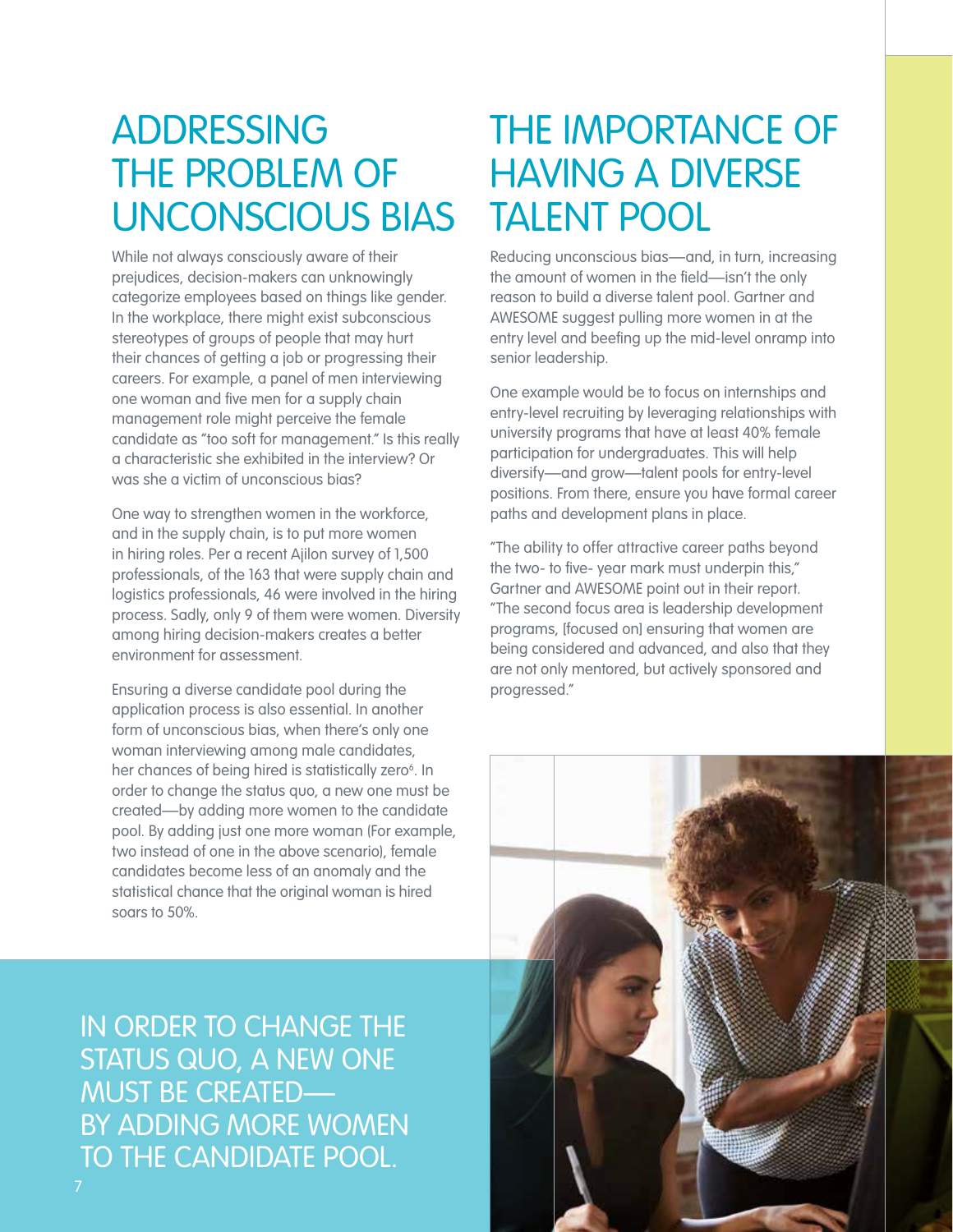### THE ADVANTAGES OF DIVERSITY

Supply chains that embrace and support diversity see the benefits ripple throughout their workforce. From the outset, it's easier to recruit for diversity. The talent pool is inherently bigger when a diverse workforce is the goal and women are a part of it. Hiring the best just gets easier when there are more candidates from which to choose.

Embracing diversity also creates positive sentiment, good morale, and therefore, higher loyalty and retention rates. Tangible business upsides like improved customer service, greater innovation, increased adaptability and varied skill sets all go hand-in-hand with a diverse workforce.7



### THE ROAD AHEAD

Women seeking high-level supply chain management positions must take an active role in shaping their careers, but the responsibility doesn't solely fall on them. Moving women up the ranks of supply management leadership requires attention and effort at all levels of an organization. HR, hiring managers, and recruiters should nurture female supply chain talent and diversify the gender base from the entry-level all the way to the top of the corporate ladder.

Put more effort into instituting policies and developing initiatives that help attract and retain more women in supply chain. And remember that there are numerous workplace initiatives that support the cause. That means offering work-life balance opportunities like flex time, encouraging mentorships, providing cross-training opportunities and ensuring income parity across a diverse workforce. Institute effective plans for recruiting, retaining and advancing a diverse group of employees in the workplace.

Ajilon works to encourage diversity in the workplace by acting as an agent between companies and candidates to ensure a mutually beneficial relationship. By presenting rich, diverse talent pools and encouraging candidates to take their careers to the next level, Ajilon stands behind the upward mobility of all workers. By standing beside our candidates to guide their career growth, we encourage industries and paths that are marked by success. It's undeniable that the supply chain and logistics industry is one of those successful niches. We support women in supply chain and are doing our part to contribute to a more balanced workforce.

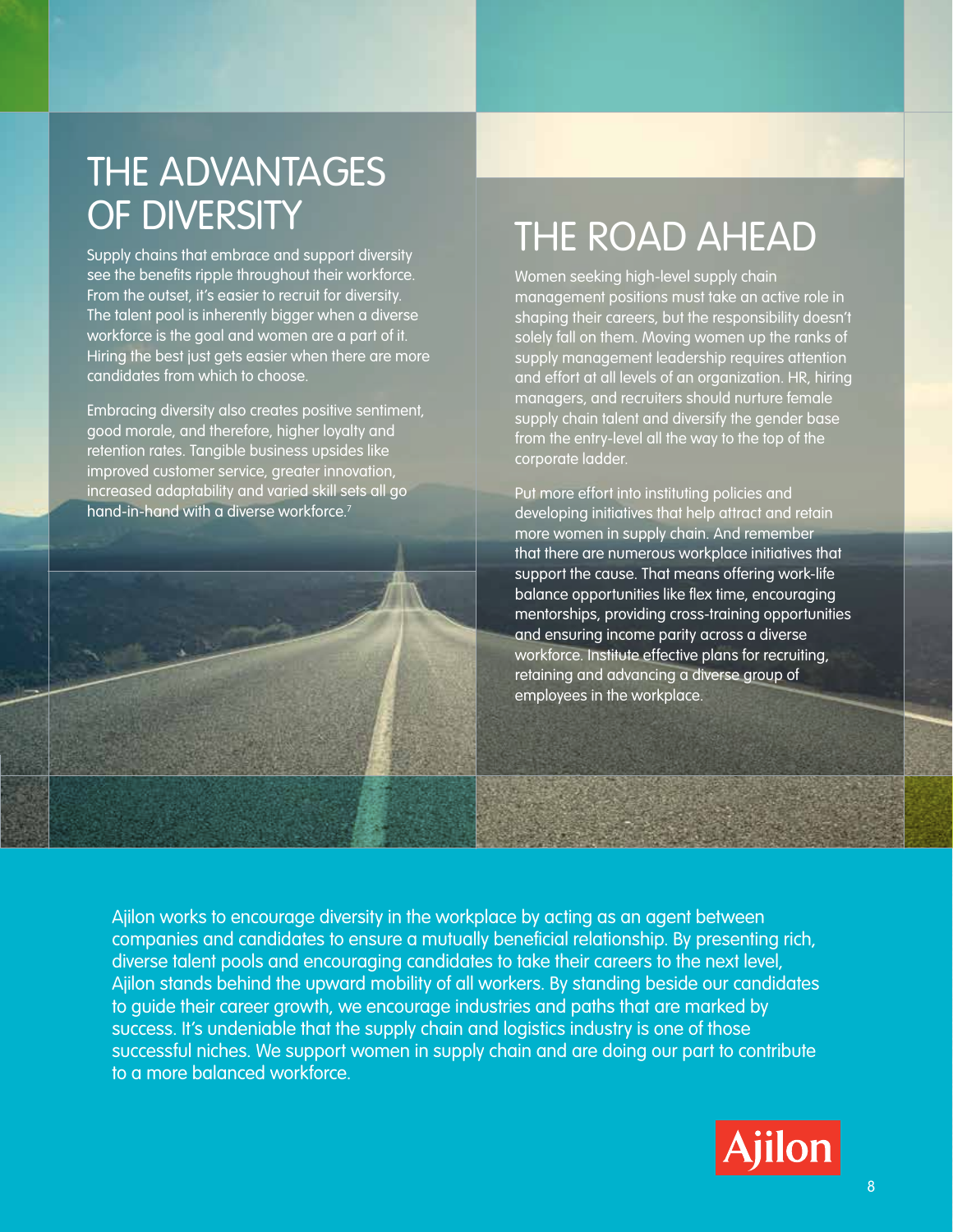## In Summary

The talent shortage in the supply chain industry demands a change in hiring and retention strategies.



The supply chain will benefit from a deeper, more diverse talent pool.

Women are an untapped resource in supply chain recruitment, retention, and succession planning efforts. 3



The supply chain industry's "image problem" can be solved by hiring more women.

Involving more women on every wrung of the corporate ladder creates an environment of inclusion that boosts loyalty, morale, and corporate reputation. 5

1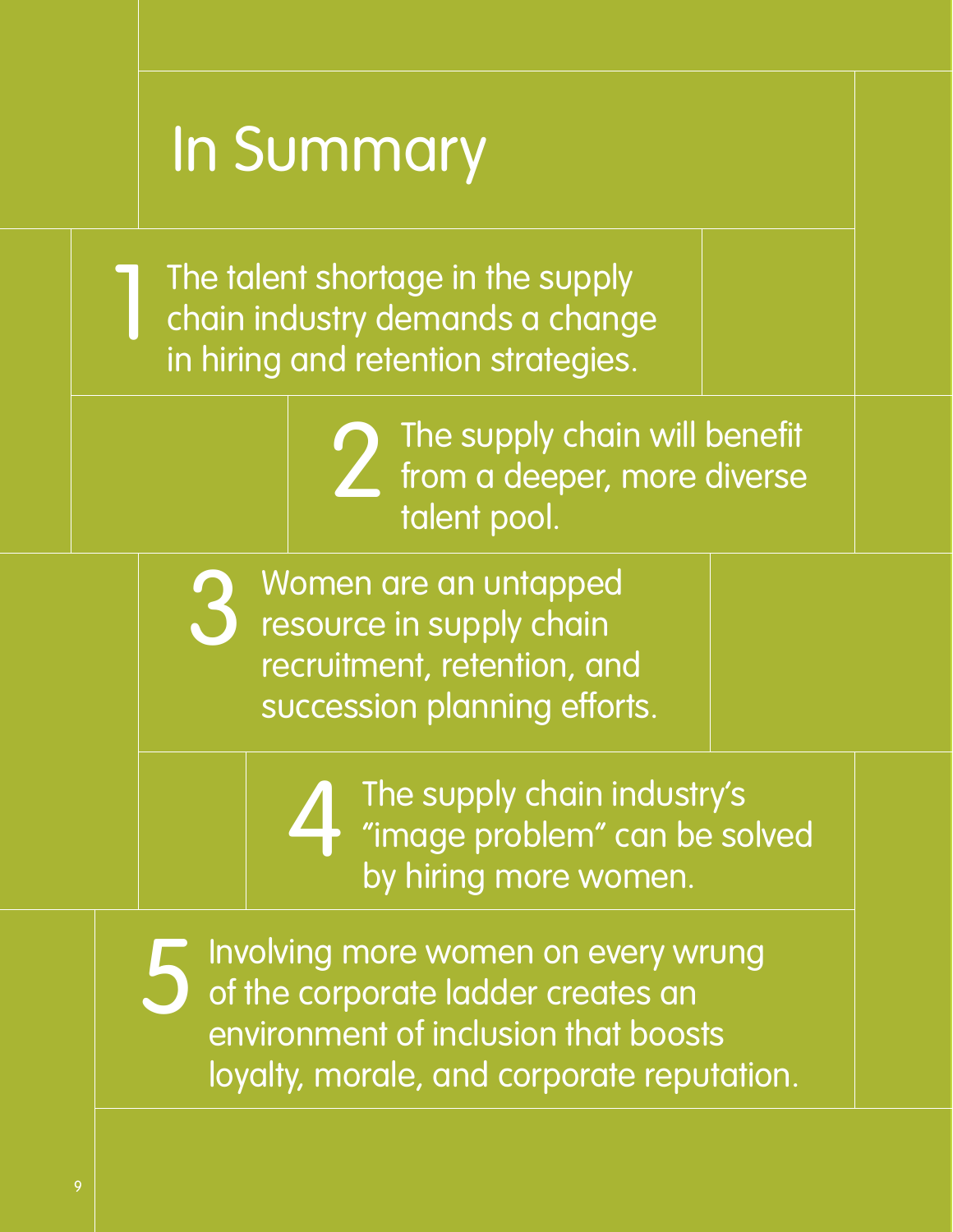#### RESOURCES FOR WOMEN IN SUPPLY CHAIN

Achieving Women's Excellence in Supply Chain Operations, Management and Education (AWESOME) <https://www.awesomeleaders.org/>

Retail Industry Leaders Association (RILA) Women in Supply Chain [http://www.rila.org/supply/women\\_in\\_supplychain/Pages/default.aspx](http://www.rila.org/supply/women_in_supplychain/Pages/default.aspx)

Women in Supply Chain (WSC) Van Horne Institute <http://www.womeninsupplychain.org/>

#### **SOURCES**

- 1) Dun & Bradstreet, Is Your Supply Chain Female- Friendly?, [https://customer-portal-dj.labs.dnbdirect](https://customer-portal-dj.labs.dnbdirectapps.com/products/srm/resources/articles/Is-Your-Supply-Chain-Female-Friendly)[apps.com/products/srm/resources/articles/Is-Your-Supply-Chain-Female-Friendly](https://customer-portal-dj.labs.dnbdirectapps.com/products/srm/resources/articles/Is-Your-Supply-Chain-Female-Friendly)
- 2) Stifler, Dana, Survey Analysis: Women in Supply Chain Survey, April 2016, [https://www.awesome](https://www.awesomeleaders.org/research/)[leaders.org/research/](https://www.awesomeleaders.org/research/)
- 3) O'Marah, Kevin, It's Time to Put More Women at the Top of the Supply Chain, Industry Week, October 26, 2016, <http://www.industryweek.com/supply-chain/it-s-time-put-more-women-top-supply-chain>
- 4) Fisher, Anne, Wanted: 1.4 million new supply chain workers by 2018, Fortune, May 01, 2014, [http://for](http://fortune.com/2014/05/01/wanted-1-4-million-new-supply-chain-workers-by-2018/)[tune.com/2014/05/01/wanted-1-4-million-new-supply-chain-workers-by-2018/](http://fortune.com/2014/05/01/wanted-1-4-million-new-supply-chain-workers-by-2018/)
- 5) Occupational Outlook Handbook, Bureau of Labor Statistics, [https://www.bls.gov/ooh/busi](https://www.bls.gov/ooh/business-and-financial/logisticians.htm)[ness-and-financial/logisticians.htm](https://www.bls.gov/ooh/business-and-financial/logisticians.htm)
- 6) Johnson, Stefanie. Hekman, David. Chan, Elsa: If There's Only One Woman in Your Candidate Pool, There's Statistically No Chance She'll Be Hired, April 26, 2016, [https://hbr.org/2016/04/if-theres-only](https://hbr.org/2016/04/if-theres-only-one-woman-in-your-candidate-pool-theres-statistically-no-chance-shell-be-hired)[one-woman-in-your-candidate-pool-theres-statistically-no-chance-shell-be-hired](https://hbr.org/2016/04/if-theres-only-one-woman-in-your-candidate-pool-theres-statistically-no-chance-shell-be-hired)
- 7) Green, Kelli et all. Diversity in the Workplace: Benefits, Challenges, and the Required Managerial Tools, June, 2002,<https://edis.ifas.ufl.edu/pdffiles/HR/HR02200.pdf>
- 8) Korn, Melissa, The Hot New M.B.A.: Supply-Chain Management, June 2013, [https://www.wsj.com/](https://www.wsj.com/articles/SB10001424127887324423904578523591792789054) [articles/SB10001424127887324423904578523591792789054](https://www.wsj.com/articles/SB10001424127887324423904578523591792789054)
- 9) Burnson, Patrick, 31st Annual Salary Survey: Work smart, earn more, April 2015, [http://www.logis](http://www.logisticsmgmt.com/article/31st_annual_salary_survey_work_smart_earn_more)[ticsmgmt.com/article/31st\\_annual\\_salary\\_survey\\_work\\_smart\\_earn\\_more](http://www.logisticsmgmt.com/article/31st_annual_salary_survey_work_smart_earn_more)